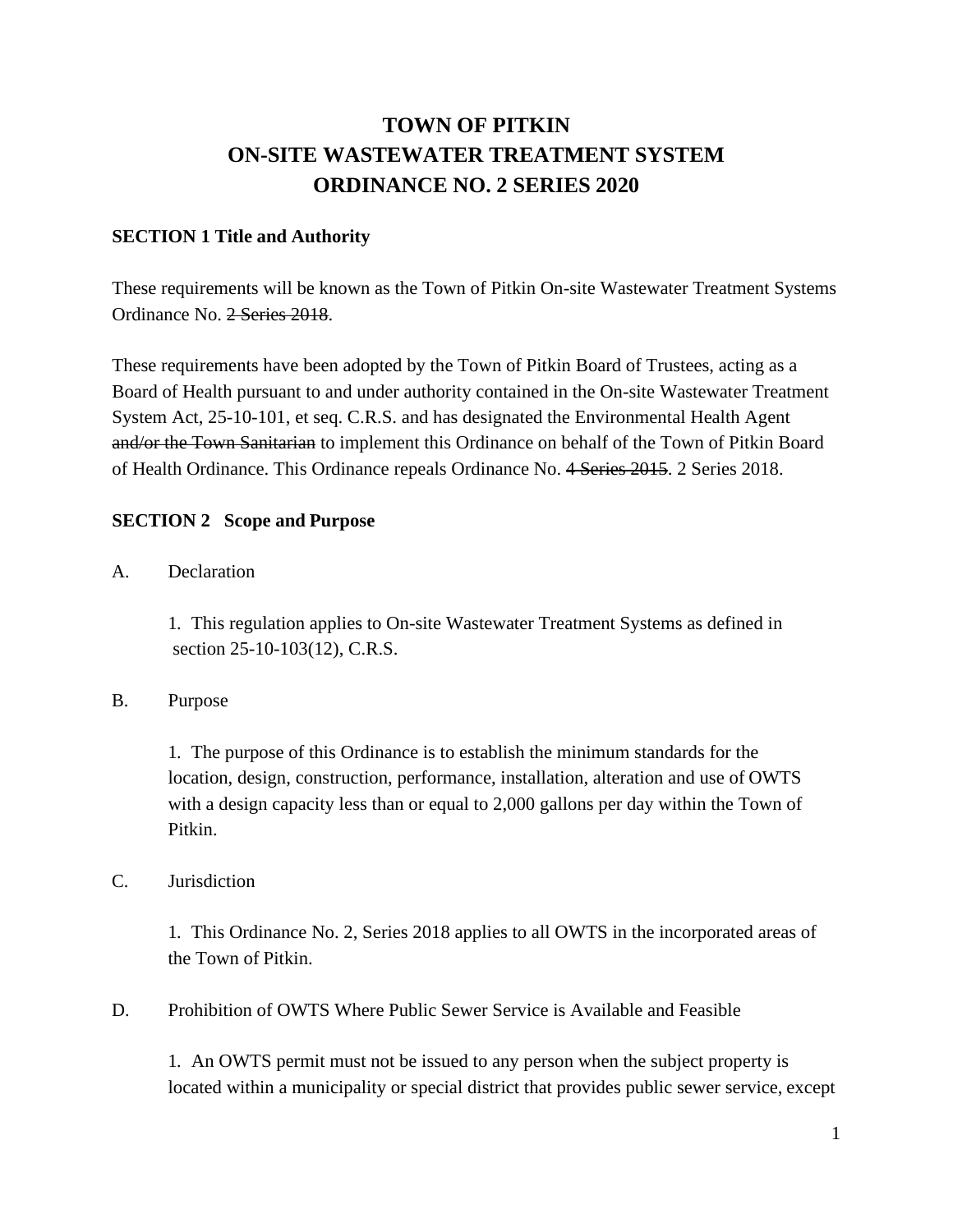where such sewer service to the property is not feasible in the determination of the municipality or special district, or the permit is otherwise authorized by the municipality or special district.  $[43.4(B)(11)]$ 

#### E. Severability

1. Should any section, clause, or provision of these Regulations be declared by a court of competent jurisdiction to be invalid, such decision will not affect the validity of these Regulations as a whole, or any part thereof other than the part declared to be invalid.

#### **SECTION 3 Incorporation of Regulation 43**

#### A. Included By Reference

1. The requirements of the Colorado Water Quality Control Commission's "On-site Wastewater Treatment System Regulation, Regulation 43, 5 CCR 1002-43, Effective date, June, 30, 2017", is incorporated as though set forth fully herein and will apply except where identified as an option of the local public health agency or where these regulations are more stringent than Regulation 43, 5 CCR 1002-43, and included in this Ordinance all aspects of an On-site Wastewater Treatment System including, but not limited to, permits, design, performance, location, construction, alteration, inspection, maintenance and use must be as provided in Regulation 43 and any additional requirements contained in this Ordinance.

2. Allowable local options identified in Regulation 43 and the designated decisions for this Ordinance are identified in the attached Appendix A to OWTS Ordinance for The Town of Pitkin. Appendix A is made a part of this Ordinance.

#### B. Excluded

1. Reductions in soil treatment area size or separation distances, and wide beds with higher level treatment units are not allowed under this Ordinance. All designs must be based on TL-1 parameters as defined in Regulation 43. Area or separation distance reductions and wider beds for higher level treatment can only be allowed in the future if these Regulations are amended to include a program of oversight for inspection and maintenance of higher level treatment units, and this amendment is accepted by the Division.

#### **SECTION 4 Permits and Fees**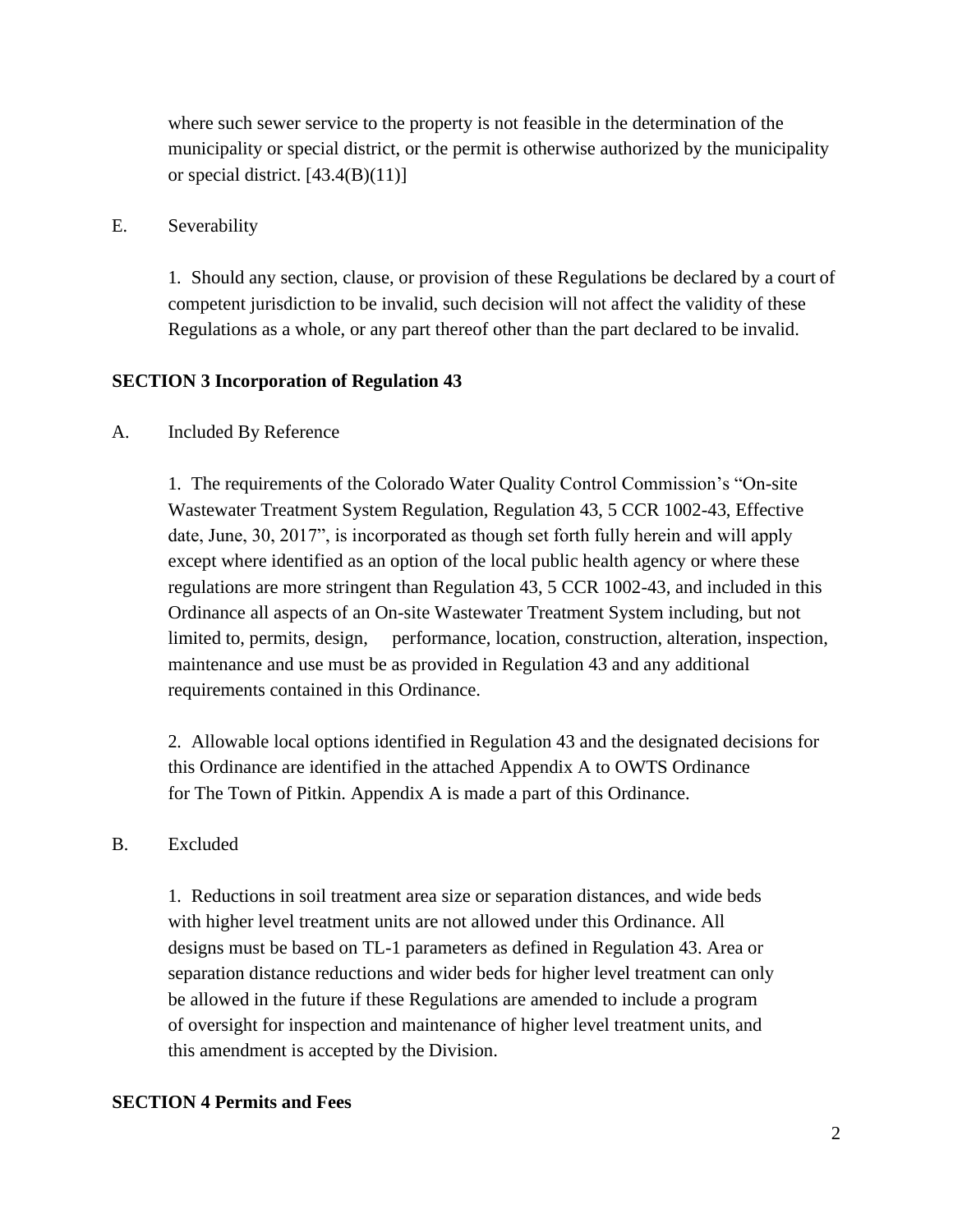#### A. Permits [43.4(B)]

1. Prior to installing, altering, expanding or repairing an OWTS, the applicant must obtain a permit from the Town of Pitkin <del>Town Sanitarian or</del> Environmental Health Agent. Permit Applications are available from the Town Clerk. Incomplete applications will not be accepted.

2. The permit application must include information identified in section 43.4(B)(3) of Regulation 43 as seen below;

- a. Owner name and contact information;
- b. Property address;
- c. Property legal description;
- d. Type of permit;
- e. Report from Site and Soil Evaluation (section 43.5);
- f. System design with a legible, accurate site plan which shows pertinent physical features on subject property, and on adjacent properties, as noted in Table 7-1; and
- g. Other information, data, plans, specifications and tests as required by local public health agency:
	- 1. Documentation must include a licensed Colorado Engineer's Specification Plan.
	- 2. Applicant must have clearly marked property boundaries.

3. An OWTS permit expires two years after the date of issuance if construction has not commenced. After expiration, a new application must be required to begin construction.

4. Any change in plans or specifications of the OWTS after the permit has been issued invalidates the permit unless the permittee receives written approval from the Town Sanitarian or Environmental Health Agent. After a permit is invalidated, a new application and subsequent permit is required to begin construction.

5. Repair permits must identify a reasonable period of time in which the owner must make repairs prior to expiration of the permit.

6. Application for a product development permit may be approved by the Town of Pitkin Board of Trustees consistent with requirements of section 43.4(I) of Regulation 43.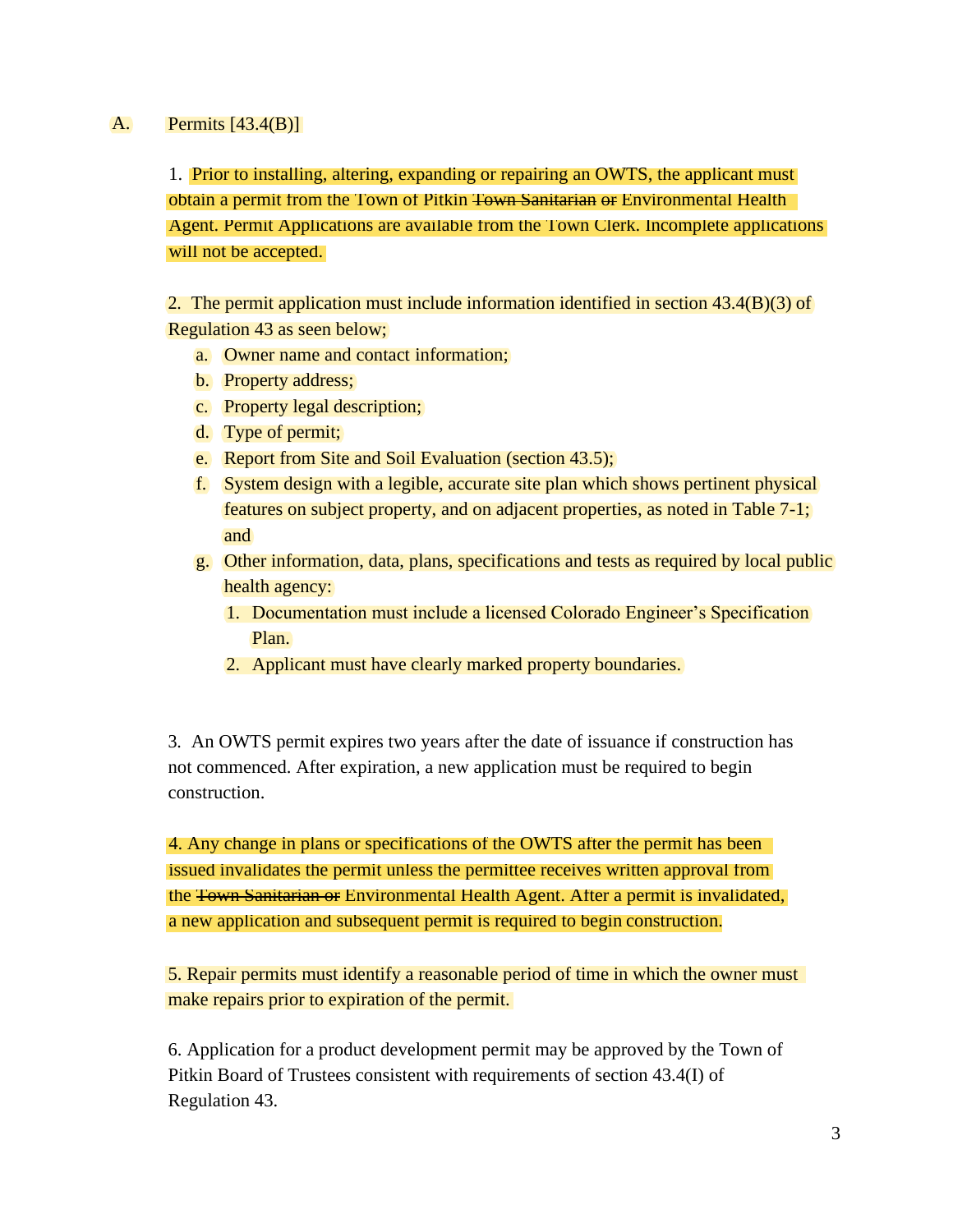#### B. Final Approval of Permit (43.4(F)(1-4)

Once the application is approved and the work is completed, the local public health agency must give final approval of the permit. A signed copy of the approved permit must be submitted to the Environmental Health Agent and Town Clerk for filing. Final approval will be given upon completion of the following:

## **1. Receipt of letter from the engineer certifying construction of the OWTS the approved design plan.**

2. Receipt of a record drawing which includes a scale drawing showing all components of the OWTS including their location from known and findable points, dimensions, depths, sizes, manufacturers names and models as available, and other information relative to locating and maintaining in the OWTS components.

> The engineer

3. Final inspection prior to backfilling the OWTS by the local public health agency confirming that it was installed according to the permit requirements and regulations or variances to the regulations; and

4. Identification of system contractor

C. Board of Health Review [43.4(B)(9)]

1. When an application is denied by The Environmental Health Agent or Town-Sanitarian an applicant may request review by the local board of health. The applicant has 15 days to notify the Town Clerk in written form for consideration as an agenda item at the next regularly scheduled town meeting.

#### D. Fees  $[43.4(B)(4)]$

1. Permit fees and fees for other services and tests associated with OWTS will be set by the Board of Health, in conformance with section  $43.4(B)(4)$  and  $(5)$  of Regulation 43 and §25-10-107, C.R.S. Permit application fees must be submitted by the applicant with the permit application and are due and payable upon receipt of the Town of the permit application. These fees shall be as follows:

a. Permit Fees: Payable to the Town of Pitkin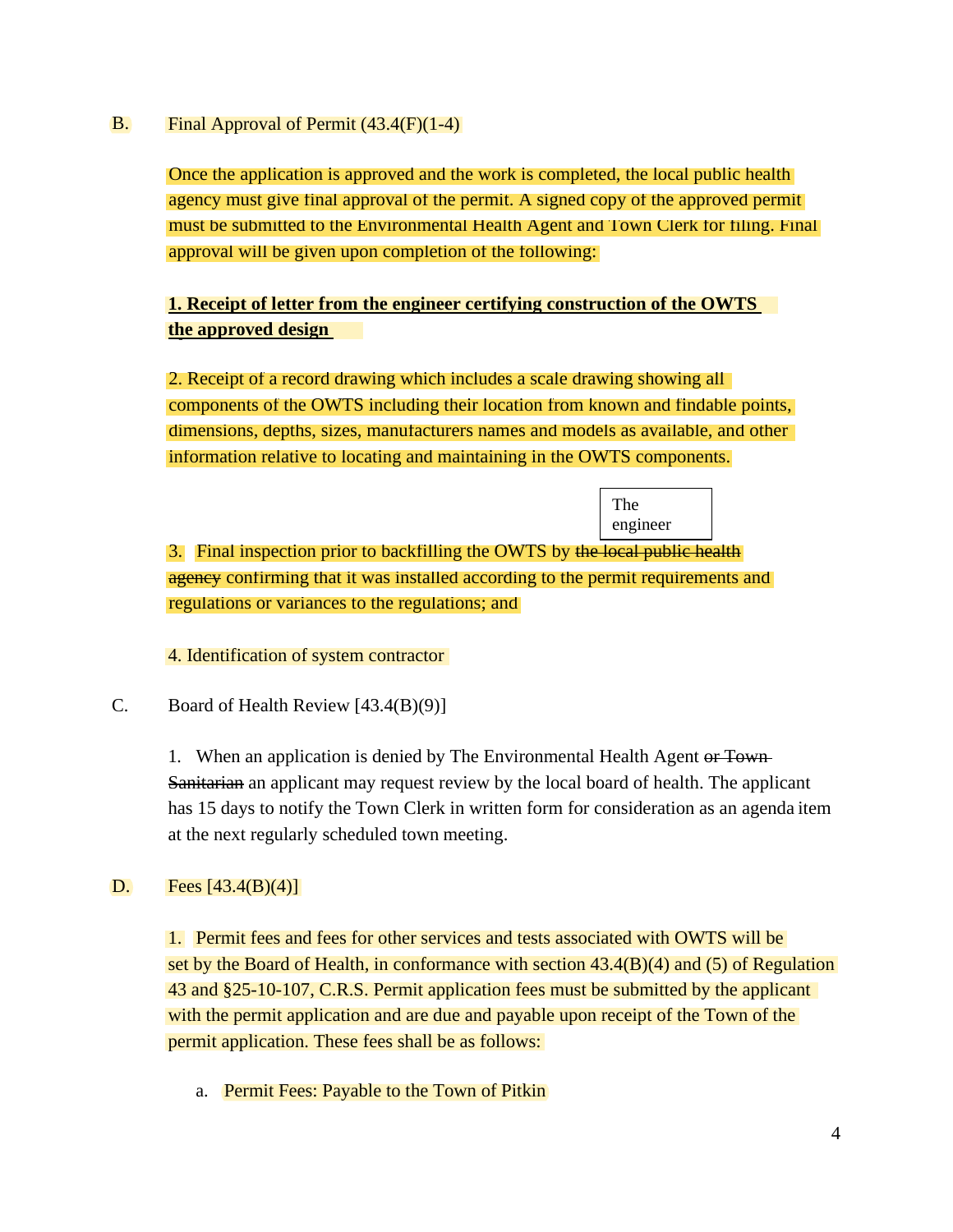- 1. New System Permit Fee \$400
- 2. Minor Repair/Upgrade Fee \$25
- 3. Major Repair/Replacement-\$100 designed and inspected by a Colorado licensed engineer.
- b. Other Fees:
	- 1. Administrative Fee for Inspection \$25
	- 2. Variance Fee \$200 (see Section 7.A.4)
	- 3. Delinquency of Inspection/Pumping Fee \$500 (see Section 8.D.2)

2. Waiver of fees [43.4(B)(4)(c)] The Town of Pitkin Board of Trustees may make provision for the waiver of any local permit fee normally required for an OWTS.

#### E. Surcharge  $[43.4(B)(5)]$

1. A surcharge of \$23.00 will be collected for each new, repair, or upgrade OWTS permit issued by the Environmental Health Agent or Town Sanitarian. Of that fee, the Town of Pitkin will retain three dollars to cover administrative costs and twenty dollars must be transmitted to the state treasurer.

## **SECTION 5 Inspections [43.4(E)]**

A. Septic Tank [43.9(B)(3)(c)]

> 1. Once installed, the applicant must notify the Environmental Health Agent or its designee, the Town Sanitarian, so the Environmental Health Agent or its designee, the Town Sanitarian can conduct a field inspection of the septic tank before backfilling (also see section  $4(B)(1)(2)$ .

B. Soil Treatment Area and Related Components [43.4(F)(3)]

The engineer

1. Once installed, the applicant must notify the  $\lfloor$  Ine engineer Environmental

Health Agent or its designee, the Town Sanitarian, so the Environmental Health Agent or its designee, the Town Sanitarian, can to conduct a final field inspection of the soil treatment area and all related components of the OWTS before backfilling (also see section  $4(B)(1)(2)$ ).

## **SECTION 6 Licensing**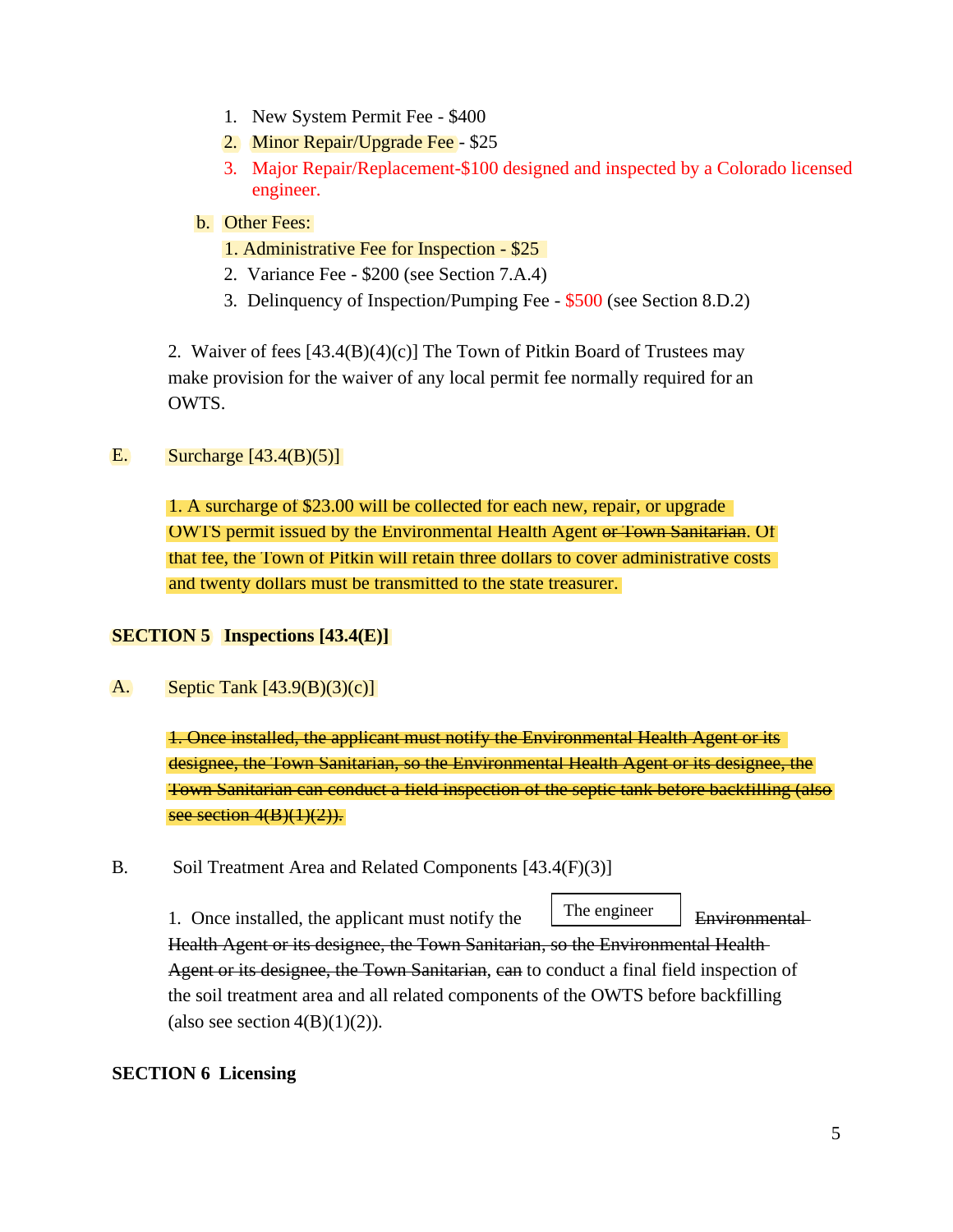#### A. Systems Contractors [43.4(K)(1)]

OWTS the work must be performed by a septic installer licensed by the Gunnison County Planning Department Environmental Health Office. 1. Licensing requirements -- Upon receipt of an approved permit to install or repair an

B. Systems Cleaners [43.4(K)(3)]

1. Licensing requirements – When cleaning/pumping an OWTS tank is required, work must be performed by a septic cleaner licensed by the Gunnison County Planning Department Environmental Health Office.

## **SECTION 7 Variances [43.4(N)]**

A. Variances Allowed

1. The Board of Health may approve a variance from a requirement of this Regulation. Variances cannot be granted by staff.

2. Approval of a variance must be based upon evidence presented by the applicant, or their designee, showing that the variance: a) would not be injurious to the public health, water quality, or environment; and b) would prevent a substantial hardship to the applicant.

3. Variances must not be granted under the items identified in section 43.4(N)(5) of Regulation 43.

4. The fee for a variance request is \$200.

#### B. Variance Procedure

1. Variance requests must be provided to the Town Clerk, in written form, for consideration as an agenda item at the next regularly scheduled Board meeting.

2. Variance requests must include all items identified in section 43.4(N)(2)(d) of Regulation 43.

3. The applicant has the burden of proof to demonstrate that the variance is justified and will pose no greater risk to public health and the environment than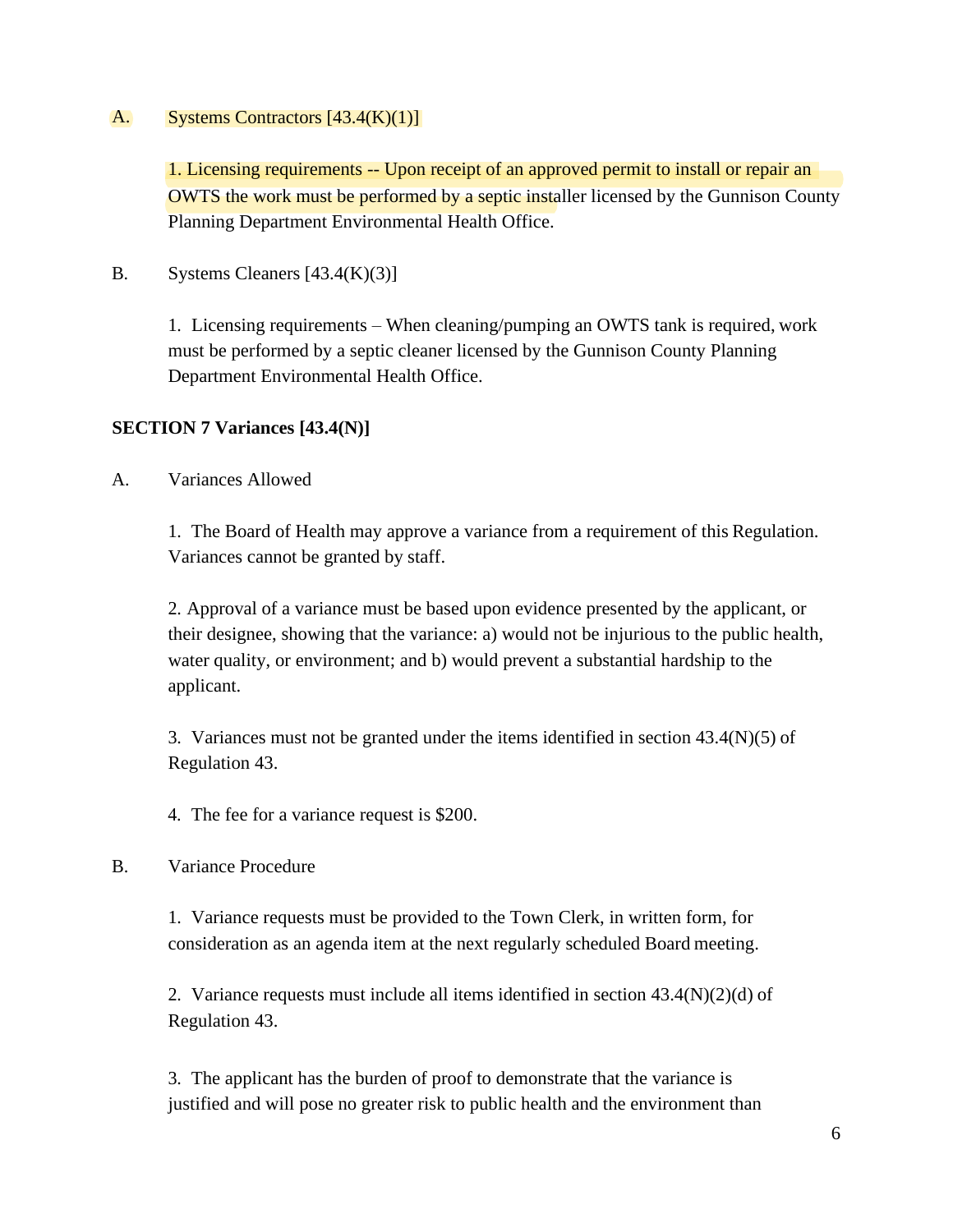would a system meeting these Regulations. The Board of Health must determine if this item has been addressed prior to granting a variance. The Board of Health has the authority to impose site-specific requirements and conditions on any variance granted.

- C. Variances Requiring Public Hearings
	- 1. Any variance request that involves property setbacks

2. The request must be included as an agenda item for a regularly scheduled Board of Trustee meeting or special meeting.

3. A hearing must be properly noticed pursuant to C.R.S. 24-6-402 and or must be sent via certified mail, with a minimum 20-day reply time from the date of the mailing, to all adjacent property owners without respect to streets and alleys.

D. Outcome of the Variance Proceeding

1. The applicant must be notified, in writing, of the local board of health's decision regarding the request for a variance. The notice of a denial of a variance must include those reasons which form the basis for the denial. The notice of an approval of a variance must include any conditions of the approval. The variance, and any conditions thereof, must be recorded on the deed to the property and any expenses associated with that recording must be the responsibility of the party obtaining the variance.

## **SECTION 8 Additional local requirements, as needed**

A. **OWTS** Inspection, Pumping and Cleaning 6 1 5 or 7

1. Each property owner supporting an OWTS shall be required to have, at his or her expense, the system located on the property inspected every three (3) years. The inspector must be certified by the National Association of Wastewater Technicians (NAWT) or equivalent. Such inspection will include the property owner's statement of the integrity of the fixtures, including but not limited to  $sink(s)$ , toilet(s), bathtub(s), and shower(s) which are or may be connected to the system. The inspection form (see Appendix B) must be completed and signed by the inspector and owner/representative. The inspection will include an evaluation of the soil treatment area.

2. Each property owner supporting an OWTS shall be required to have, at his or her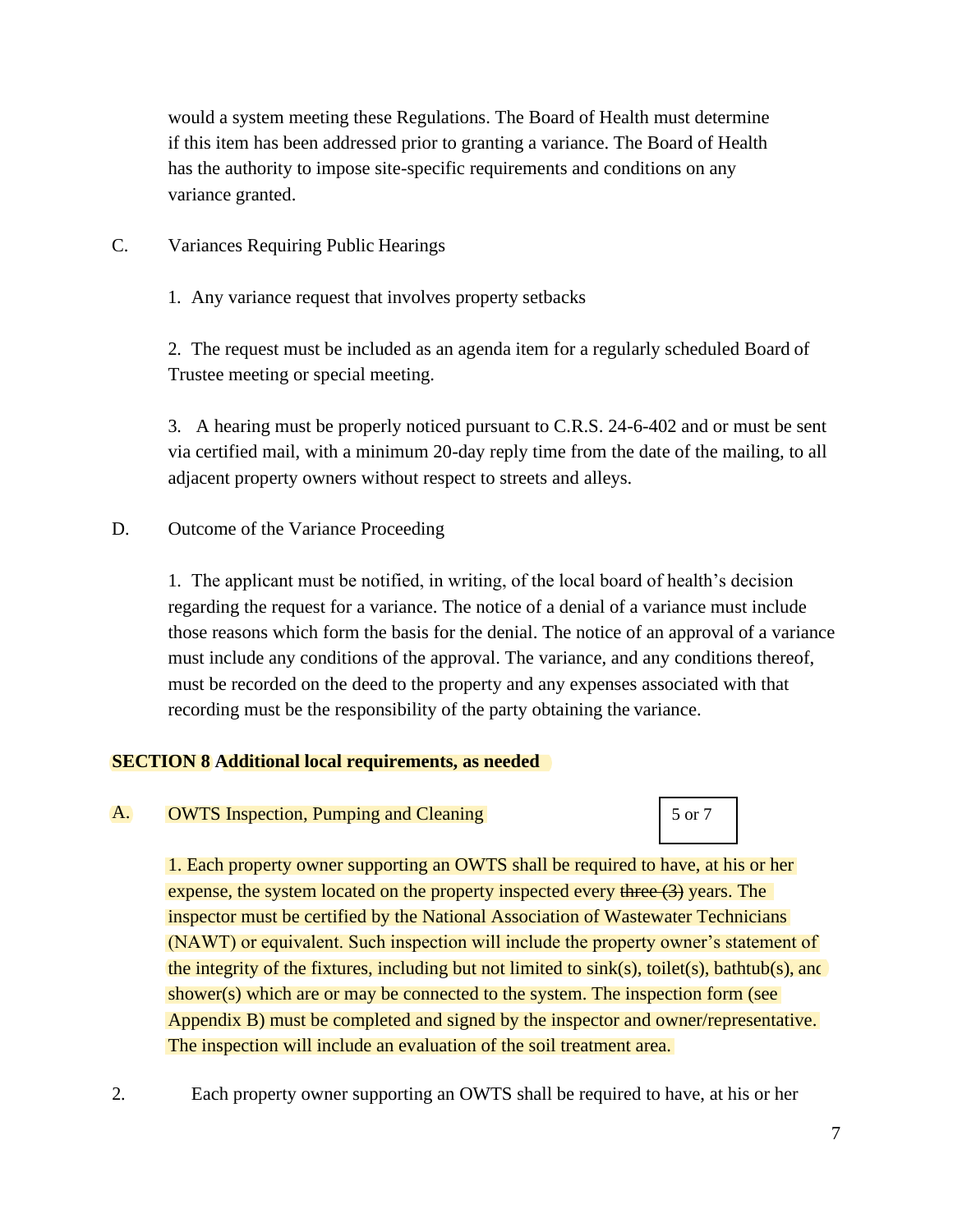expense, the OWTS pumped if warranted based on the inspector's findings. When pumped, work must be done by a licensed cleaner [see section 6(B)(1)].B.

### Verification

maintenance, repair or pumping, and shall clearly indicate whether the systems inspector had access to the soil treatment area and all compartments of the OWTS tank. 1. Verification that the entire system has been inspected must be submitted to the Environmental Health Agent. The verification shall be in writing, shall be in the form prescribed by the Environmental Health Agent, shall be signed by the licensed systems inspector, shall adequately demonstrate successful pumping if recommended or completed, shall clearly indicate whether the systems inspector recommended further

## C. Compliance and Recommendations

1. All recommendations of the systems inspector made during the course of inspection or pumping pertaining to maintenance, repair, or pumping must be complied with by the property owner or owner's representative supporting an OWTS within 30 days unless a satisfactory plan is approved by the Environmental Health Agent or Town of Pitkin Sanitarian.

#### D. Schedule for Inspection

5-7

1. From the time of the last inspection, each property owner shall be required to have the OWTS their property is supporting inspected every three  $(3)$  years, each time providing verification to the Environmental Health Agent no later than September 15th of each third year.

Fifth or seventh

2.Failure to arrange for inspection by September 15th of the inspection year will result in a fine payable to the Town of Pitkin in the amount of \$500.

#### E. Access

1. Each property owner supporting an OWTS shall provide the systems inspector with access to all compartment(s) of the OWTS tank. In the event such access is not available to the systems inspector, the property owner must have the OWTS tank pumped by a licensed systems cleaner and in no event shall an inspection be adequate if the systems inspector does not have proper access to all compartment(s).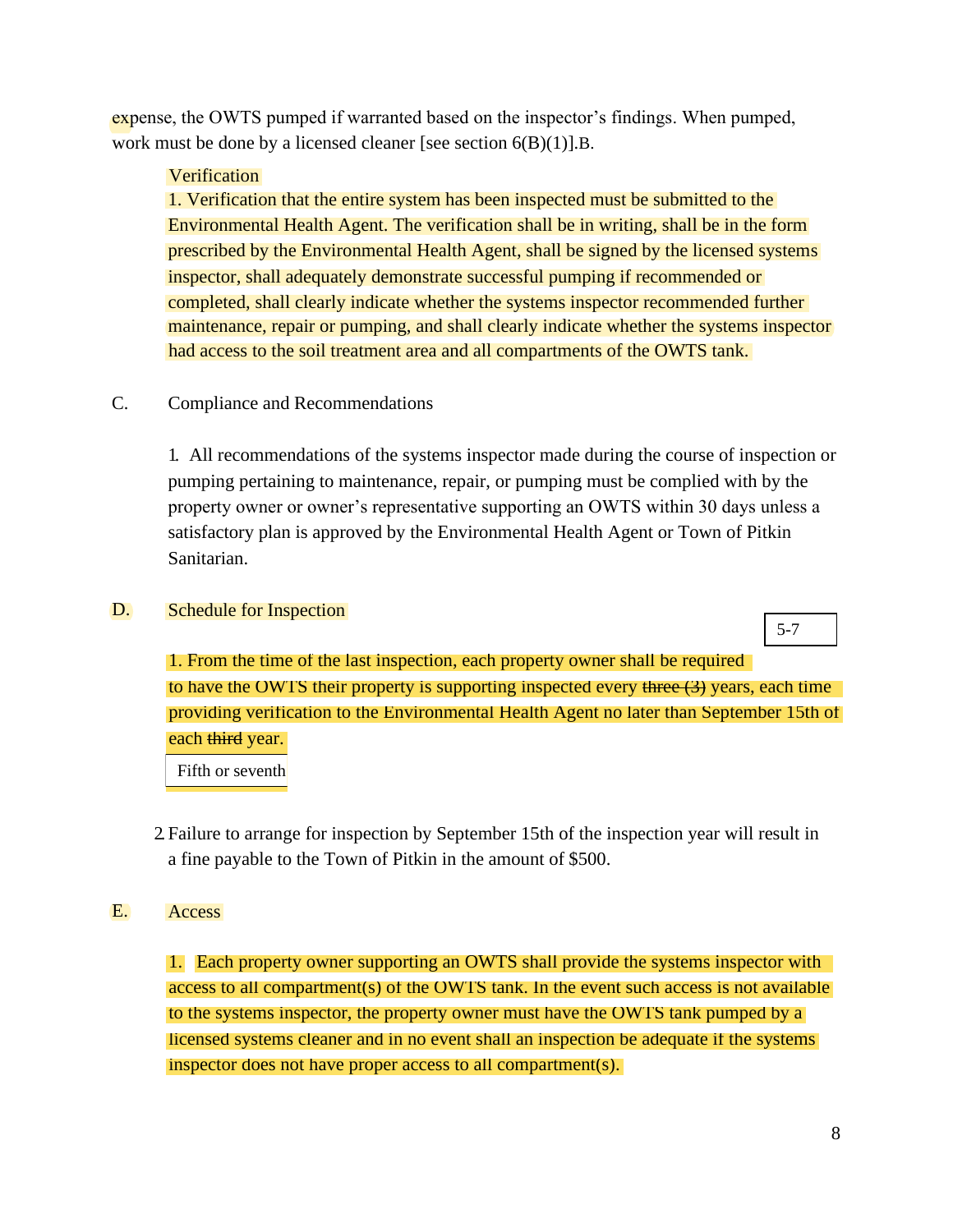F. Change in Use

1. Any OWTS for which a change of use is contemplated within the Town of Pitkin, Colorado shall be supported by certification by a licensed Colorado engineer that such change of use can be supported by the existing OWTS. If the engineer cannot certify that the existing OWTS can support the proposed change of use the engineer shall develop a specific plan for any repairs or maintenance that must be completed to support such change of use or alternatively, to engineer a new system as set forth in Regulation 43.

> 2. Change of use shall be defined as any substantial expanded use or modification of the OTWS system usage, but not limited to any addition of bedrooms or bathrooms; or conversion of a property from residential to commercial usage or vice versa. [43.4(B)(8)].

Appendix A to OWTS Regulations for The Town of Pitkin, Colorado Attached Appendix B: OWTS Inspection Criteria for the Town of Pitkin, Colorado Attached

NOW THEREFORE, be it ordained by the Board of Trustees of the Town of Pitkin, Colorado, as follows:

1. The Town of Pitkin, Colorado On-site Wastewater Treatment Systems Ordinance is hereby adopted as set forth in Regulation #43 5 CCR 1002-43 by Reference.

READ, ADOPTED, AND ORDERED PUBLISHED THIS 5th DAY OF February 2018.

Rachel New, Mayor

ATTEST:

Sara Gibb, Town Clerk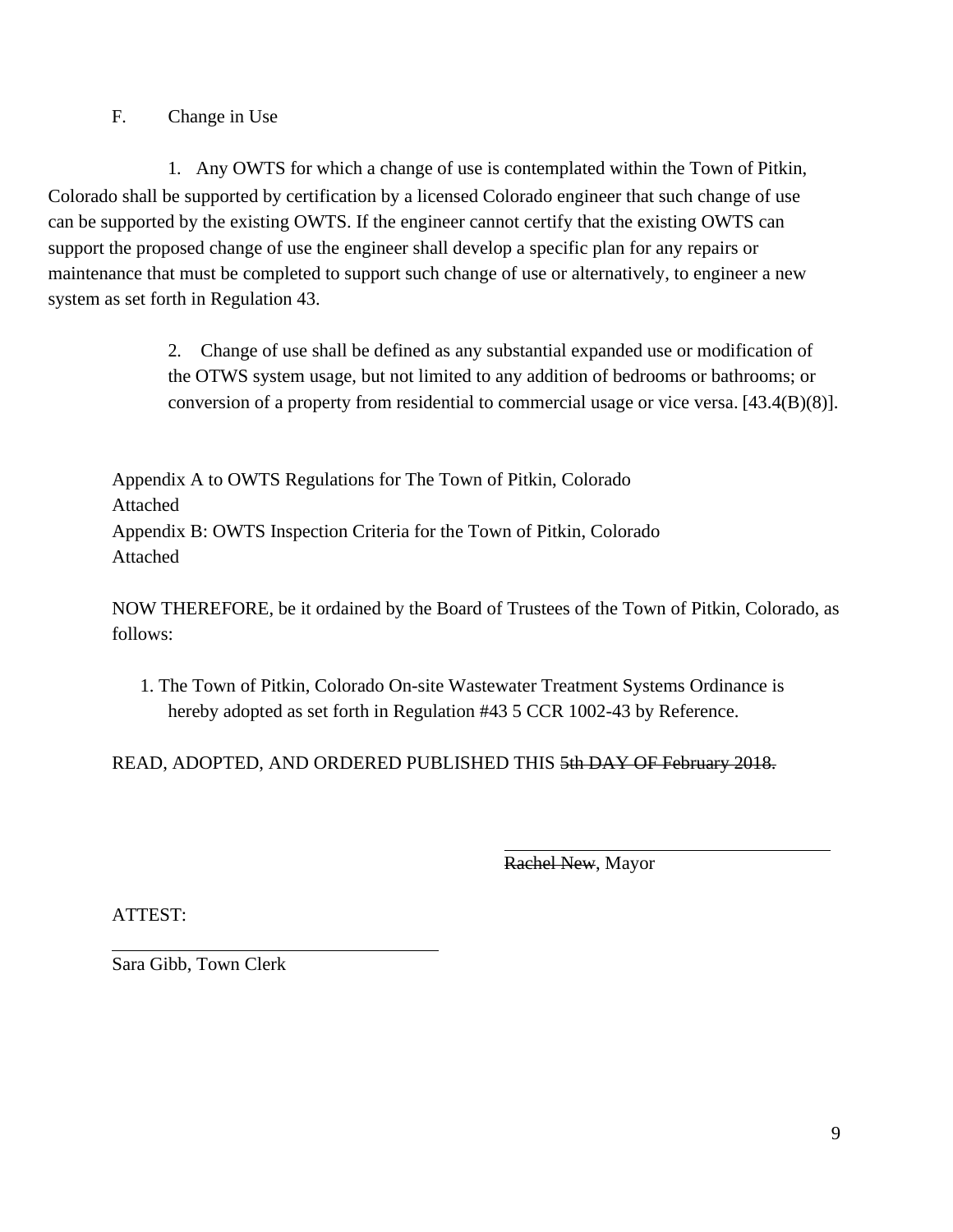# \*\*\*ADD the type of rule/regulation from XX.1\*\*\*

# Appendix A to OWTS<br>Local Public Health Agency:

|                                                                                |                                                                                                                                                                                                                                                                              |              | <b>CROSSWALK</b>                  |                                     |
|--------------------------------------------------------------------------------|------------------------------------------------------------------------------------------------------------------------------------------------------------------------------------------------------------------------------------------------------------------------------|--------------|-----------------------------------|-------------------------------------|
| <b>ITEM</b>                                                                    | <b>REQUIREMENTS</b><br>See Check Box for Decision Chosen.                                                                                                                                                                                                                    |              | <b>Citation</b><br><b>Reg #43</b> | <b>Citation</b><br><b>Local Reg</b> |
| Occupancy - Residential                                                        | Bedrooms 1 through 3: 2 people per bedroom<br>All additional Bedrooms: 1 person per bedroom                                                                                                                                                                                  | $\mathsf{L}$ | 43.6.A.2e                         |                                     |
|                                                                                | All bedrooms: 2 persons per bedroom                                                                                                                                                                                                                                          | $\times$     | 43.6.A.2.f                        |                                     |
| How the number of bedrooms in a<br>home will be defined for flow               | Bedrooms: flow estimates will be determined from<br>the number of bedrooms originally finished.                                                                                                                                                                              |              |                                   |                                     |
| requirements                                                                   | If unfinished area is present in house, system<br>must also be sized for 1 or 2 more bedrooms<br>based on an assumption that 150 square feet of<br>unfinished space can be converted into a<br>bedroom, if the space can meet applicable code<br>requirements for a bedroom. | X            | 43.6.A.2.h                        |                                     |
| <b>Effluent Screen</b>                                                         | May be used (owner's option)                                                                                                                                                                                                                                                 | $\Box$       | 43.9.J.1                          |                                     |
|                                                                                | Required in all new septic tanks                                                                                                                                                                                                                                             | $\boxtimes$  | 43.9.J.1                          |                                     |
| Length of Distribution Laterals<br>(e.g., trenches or beds)                    | Limit the length of distribution lines to a maximum<br>of 100 feet.                                                                                                                                                                                                          |              | 43.10.E.2.c                       |                                     |
|                                                                                | 100 feet maximum for gravity fed from one end,<br>and up to 150 feet if pressure dosed or effluent<br>applied at center of lateral or chamber                                                                                                                                | X            | 43.10.E.2.b &<br>C                |                                     |
| Inspection ports at initial (front)<br>end of distribution line (e.g., lateral | Not required                                                                                                                                                                                                                                                                 | X            |                                   |                                     |
| or chamber)                                                                    | Required                                                                                                                                                                                                                                                                     | $\Box$       | 43.10.F.6.d                       |                                     |
| Vault Privies - new                                                            | Allow new vault privies                                                                                                                                                                                                                                                      | X            | 43.12.D.1.a                       |                                     |
|                                                                                | Prohibit new vault privies                                                                                                                                                                                                                                                   | $\Box$       | 43.12.D.1.a                       |                                     |
| Vault Privies - existing                                                       | Allow continued use of existing vault privies                                                                                                                                                                                                                                | X            | 43.12.D.1.b                       |                                     |
|                                                                                | Require abandonment of existing vault privies                                                                                                                                                                                                                                |              | 43.12.D.1.b                       |                                     |
| Pit Privies - new                                                              | Allow new pit privies                                                                                                                                                                                                                                                        |              | 43.12.D.2.c                       |                                     |
|                                                                                | Prohibit new pit privies                                                                                                                                                                                                                                                     | X            | 43.12.D.2.a                       |                                     |
| Pit Privies - existing                                                         | Allow continued use of existing pit privies                                                                                                                                                                                                                                  | X            | 43.12.D.2.c                       |                                     |
|                                                                                | Require abandonment of existing pit privies                                                                                                                                                                                                                                  |              | 43.12.D.2.b                       |                                     |
| Slit trenches                                                                  | Allow slit trenches                                                                                                                                                                                                                                                          | $\mathsf{L}$ | 43.12.F                           |                                     |
|                                                                                | Prohibit slit trenches                                                                                                                                                                                                                                                       | $\boxtimes$  | 43.12.F                           |                                     |
| Reductions in STA size or<br>separation distances for higher                   | Allow reductions for higher level treatment.                                                                                                                                                                                                                                 | $\mathsf{L}$ | 43.14.D.2                         |                                     |
| level treatment systems; OWTS<br>O/M and LPHA oversight required               | Reductions for higher level treatment not allowed                                                                                                                                                                                                                            | $\boxtimes$  | 43.14.D.3                         |                                     |
| <b>Transfer of Title inspections</b>                                           | Inspection of OWTS required prior to transfer of<br>title                                                                                                                                                                                                                    | ப            | 43.4.L.1                          |                                     |
|                                                                                | Inspection of OWTS NOT required                                                                                                                                                                                                                                              | $\boxtimes$  | 43.4.L.1                          |                                     |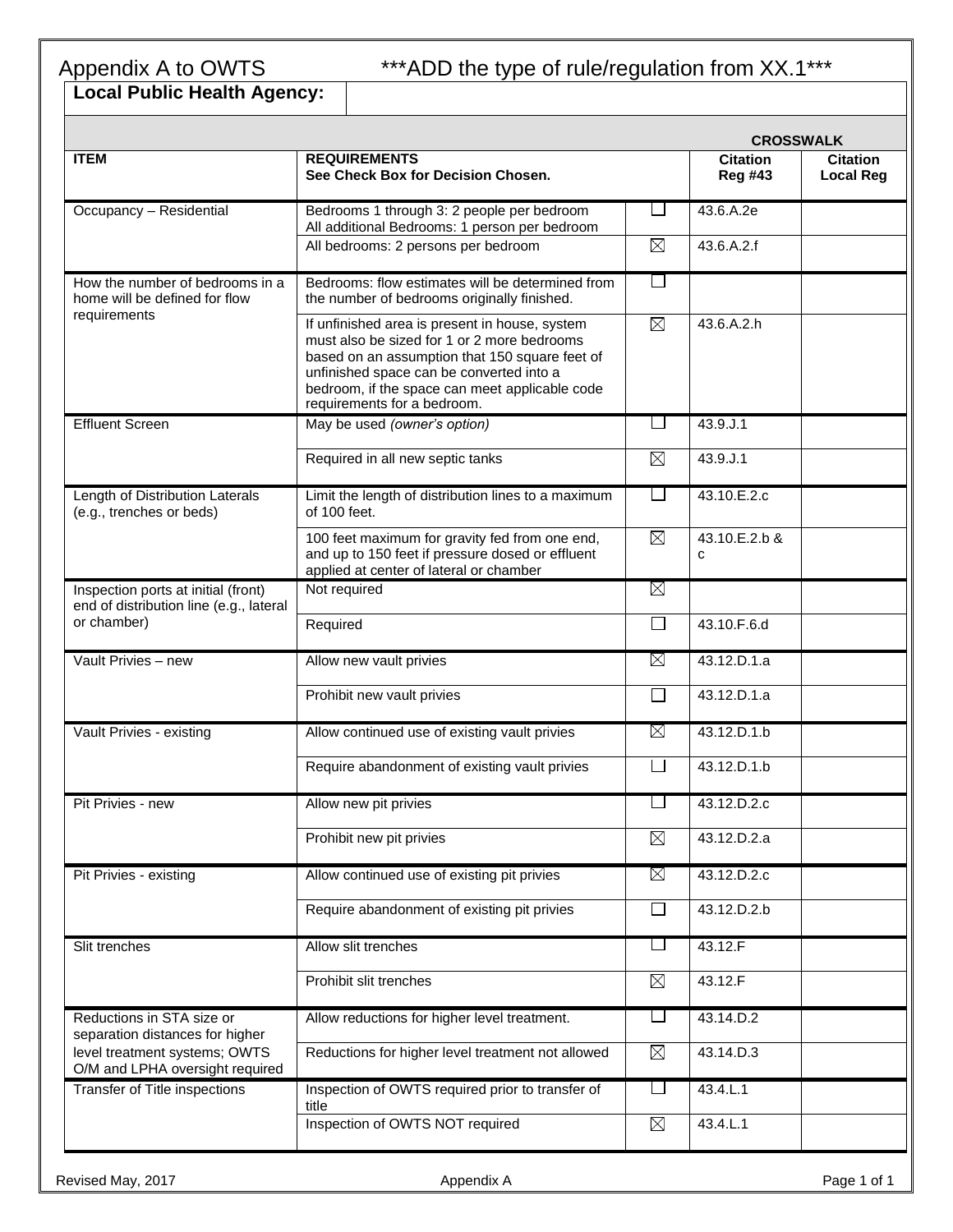Appendix B

[This page intentionally left blank]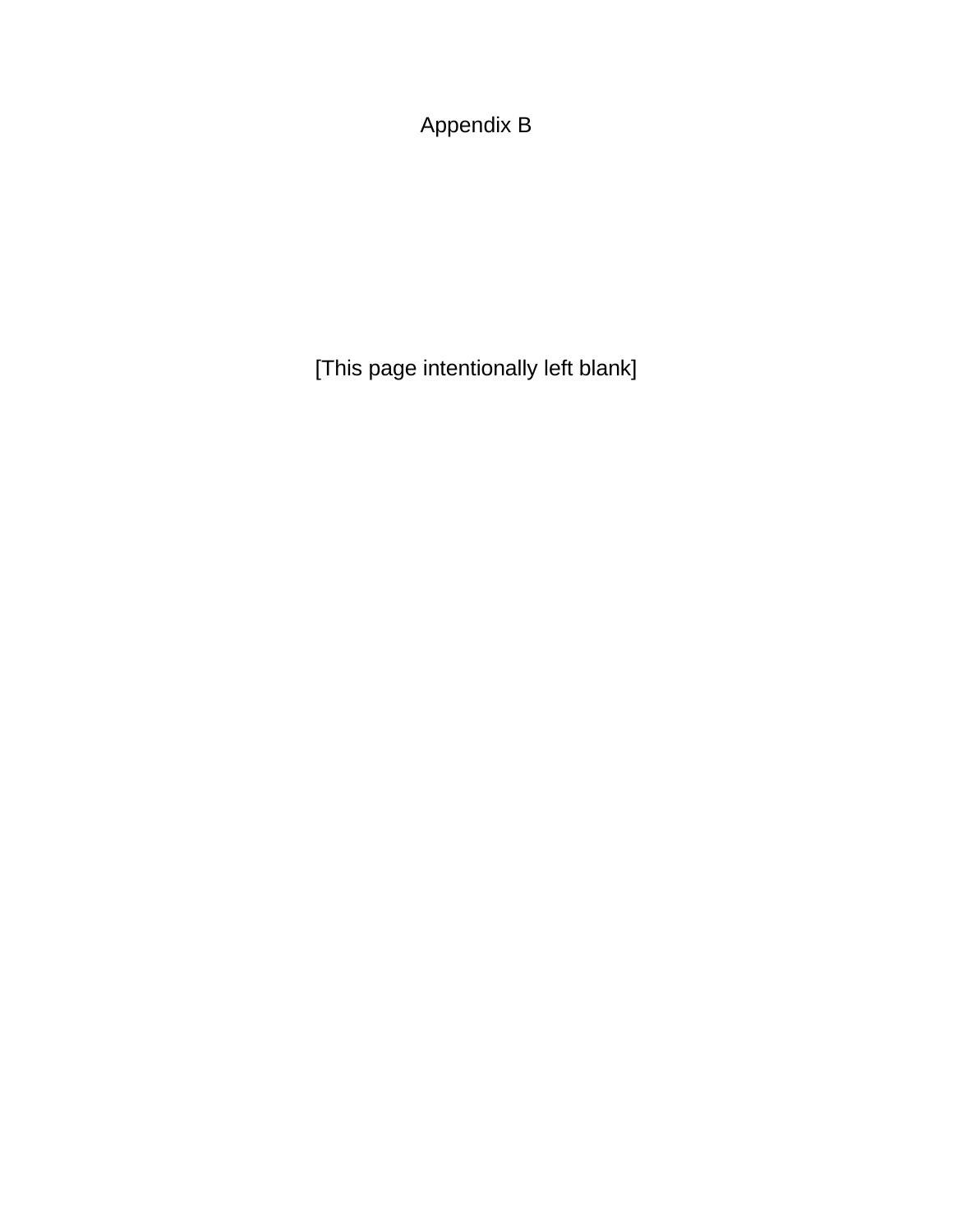# **TOWN OF PITKIN, COLORADO OWTS INSPECTION CHECKLIST**

| Property Owner:                                                                                                                                                                                                                                                                                                                                                                                                                                                                                                                                                                                                                                                                                                                                                                                                                                                                                                                                                                                                                                                                                                                                                                                                                                                                                                                                                                                                                   |                                                                                                                                                                                                                               |  |  |  |  |  |
|-----------------------------------------------------------------------------------------------------------------------------------------------------------------------------------------------------------------------------------------------------------------------------------------------------------------------------------------------------------------------------------------------------------------------------------------------------------------------------------------------------------------------------------------------------------------------------------------------------------------------------------------------------------------------------------------------------------------------------------------------------------------------------------------------------------------------------------------------------------------------------------------------------------------------------------------------------------------------------------------------------------------------------------------------------------------------------------------------------------------------------------------------------------------------------------------------------------------------------------------------------------------------------------------------------------------------------------------------------------------------------------------------------------------------------------|-------------------------------------------------------------------------------------------------------------------------------------------------------------------------------------------------------------------------------|--|--|--|--|--|
| Mailing Address: National Address: National Address: National Address: National Address: National Address: National Address: National Address: National Address: National Address: National Address: National Address: Nationa                                                                                                                                                                                                                                                                                                                                                                                                                                                                                                                                                                                                                                                                                                                                                                                                                                                                                                                                                                                                                                                                                                                                                                                                    |                                                                                                                                                                                                                               |  |  |  |  |  |
| Pitkin Address & Legal Description: No. 1996. The Second State of the Second State of the Second State of the Second State of the Second State of the Second State of the Second State of the Second State of the Second State                                                                                                                                                                                                                                                                                                                                                                                                                                                                                                                                                                                                                                                                                                                                                                                                                                                                                                                                                                                                                                                                                                                                                                                                    |                                                                                                                                                                                                                               |  |  |  |  |  |
| Water Softener_______ Garbage Disposal________ Whirlpool Bath_______ Flow Meter_______                                                                                                                                                                                                                                                                                                                                                                                                                                                                                                                                                                                                                                                                                                                                                                                                                                                                                                                                                                                                                                                                                                                                                                                                                                                                                                                                            |                                                                                                                                                                                                                               |  |  |  |  |  |
| Number of bedrooms________ Home currently occupied?____________ How long vacant?__________                                                                                                                                                                                                                                                                                                                                                                                                                                                                                                                                                                                                                                                                                                                                                                                                                                                                                                                                                                                                                                                                                                                                                                                                                                                                                                                                        |                                                                                                                                                                                                                               |  |  |  |  |  |
| Has system ever backed up into the house? Y N Wassystem repaired? Permit #                                                                                                                                                                                                                                                                                                                                                                                                                                                                                                                                                                                                                                                                                                                                                                                                                                                                                                                                                                                                                                                                                                                                                                                                                                                                                                                                                        |                                                                                                                                                                                                                               |  |  |  |  |  |
| Have the fixtures, including but not limited to $sink(s)$ , toilet(s), bathtub(s), and shower(s) been maintained                                                                                                                                                                                                                                                                                                                                                                                                                                                                                                                                                                                                                                                                                                                                                                                                                                                                                                                                                                                                                                                                                                                                                                                                                                                                                                                  |                                                                                                                                                                                                                               |  |  |  |  |  |
| and checked for leaks? Y N                                                                                                                                                                                                                                                                                                                                                                                                                                                                                                                                                                                                                                                                                                                                                                                                                                                                                                                                                                                                                                                                                                                                                                                                                                                                                                                                                                                                        |                                                                                                                                                                                                                               |  |  |  |  |  |
| Date of Last Inspection and/or Pumping?                                                                                                                                                                                                                                                                                                                                                                                                                                                                                                                                                                                                                                                                                                                                                                                                                                                                                                                                                                                                                                                                                                                                                                                                                                                                                                                                                                                           |                                                                                                                                                                                                                               |  |  |  |  |  |
|                                                                                                                                                                                                                                                                                                                                                                                                                                                                                                                                                                                                                                                                                                                                                                                                                                                                                                                                                                                                                                                                                                                                                                                                                                                                                                                                                                                                                                   |                                                                                                                                                                                                                               |  |  |  |  |  |
| Tank Description: Capacity___________Material__________Compartments_____Yr. Installed_______                                                                                                                                                                                                                                                                                                                                                                                                                                                                                                                                                                                                                                                                                                                                                                                                                                                                                                                                                                                                                                                                                                                                                                                                                                                                                                                                      |                                                                                                                                                                                                                               |  |  |  |  |  |
| Liquid depth in first compartment Liquid depth in second compartment                                                                                                                                                                                                                                                                                                                                                                                                                                                                                                                                                                                                                                                                                                                                                                                                                                                                                                                                                                                                                                                                                                                                                                                                                                                                                                                                                              |                                                                                                                                                                                                                               |  |  |  |  |  |
|                                                                                                                                                                                                                                                                                                                                                                                                                                                                                                                                                                                                                                                                                                                                                                                                                                                                                                                                                                                                                                                                                                                                                                                                                                                                                                                                                                                                                                   |                                                                                                                                                                                                                               |  |  |  |  |  |
| Second Compartment: Sludge inches________________________________% of tank fluid depth_____________                                                                                                                                                                                                                                                                                                                                                                                                                                                                                                                                                                                                                                                                                                                                                                                                                                                                                                                                                                                                                                                                                                                                                                                                                                                                                                                               |                                                                                                                                                                                                                               |  |  |  |  |  |
| Pumping is required at 33% of sludge plus scum in the first or single compartment of the septic tank. Additional considerations for<br>pumping will be sludge in excess of 12 inches, or scum in excess of 3 inches in the second or single compartment. If pumping is<br>required, inspector must complete the checklist that follows after the pumping occurs.                                                                                                                                                                                                                                                                                                                                                                                                                                                                                                                                                                                                                                                                                                                                                                                                                                                                                                                                                                                                                                                                  |                                                                                                                                                                                                                               |  |  |  |  |  |
| <b>CHECK EACH ITEM EXAMINED:</b><br>Water-tightness of tank tested by examining flow into tank and tank level: flush toilets and flow water from fixtures.<br>Any indicators of previous failure? If so, describe<br>Leak-proof nature of the service accesses, ports, risers, lids, and covers<br>Integrity of inlet and outlet baffles.<br>Observable discharge of sewage to ground surface through service access, ports, vent openings, or direct plumbing?<br>If the OWTS is a Holding Tank:<br>_____Examine capacity relating to daily sewage flow and pumping service frequency.<br>Examine water-tightness of all plumbing connections to ensure that when tank is full it will back up into the facility.<br>Examine the alarm for function.<br>$Y N$ Does system contain a dosing or pump tank, ejector or grinder pump?<br>Is the pump elevated off the bottom of the chamber?<br>Does the pump work? Alarm? Does alarm work? Do electrical connections appear satisfactory?<br>Visual inspection of soil treatment area via inspection ports, surface conditions, and, if necessary, core boring.<br>$Y \ N$ Indication of previous failure? $Y \ N$ Seepage visible? $Y \ N$ Even distribution of effluent?<br>Gravity Pressure Circle type of effluent distribution.<br>Condition of system: Acceptable____Not Acceptable___(Sketch entire system on back or separate sheet-including<br>setbacks to water sources) |                                                                                                                                                                                                                               |  |  |  |  |  |
| and the control of the control of the control of the control of the control of the control of the control of the                                                                                                                                                                                                                                                                                                                                                                                                                                                                                                                                                                                                                                                                                                                                                                                                                                                                                                                                                                                                                                                                                                                                                                                                                                                                                                                  |                                                                                                                                                                                                                               |  |  |  |  |  |
| Remarks/Recommendations: Campaigneer and the community of the community of the community of the community of the community of the community of the community of the community of the community of the community of the communi                                                                                                                                                                                                                                                                                                                                                                                                                                                                                                                                                                                                                                                                                                                                                                                                                                                                                                                                                                                                                                                                                                                                                                                                    |                                                                                                                                                                                                                               |  |  |  |  |  |
|                                                                                                                                                                                                                                                                                                                                                                                                                                                                                                                                                                                                                                                                                                                                                                                                                                                                                                                                                                                                                                                                                                                                                                                                                                                                                                                                                                                                                                   | (Continue on back if necessary.)                                                                                                                                                                                              |  |  |  |  |  |
| RECOMMEND PUMPING: YES NO (circle one)<br>LICENSED PUMPER REQUIRED. PUMPING REPORT MUST BE PROVIDED TO TOWN OF PITKIN.                                                                                                                                                                                                                                                                                                                                                                                                                                                                                                                                                                                                                                                                                                                                                                                                                                                                                                                                                                                                                                                                                                                                                                                                                                                                                                            |                                                                                                                                                                                                                               |  |  |  |  |  |
|                                                                                                                                                                                                                                                                                                                                                                                                                                                                                                                                                                                                                                                                                                                                                                                                                                                                                                                                                                                                                                                                                                                                                                                                                                                                                                                                                                                                                                   |                                                                                                                                                                                                                               |  |  |  |  |  |
| I have reviewed the completed OWTS Inspection Checklist. I swear or affirm, under penalty of perjury, that the<br>information set forth above is true and accurate to the best of my knowledge.                                                                                                                                                                                                                                                                                                                                                                                                                                                                                                                                                                                                                                                                                                                                                                                                                                                                                                                                                                                                                                                                                                                                                                                                                                   |                                                                                                                                                                                                                               |  |  |  |  |  |
|                                                                                                                                                                                                                                                                                                                                                                                                                                                                                                                                                                                                                                                                                                                                                                                                                                                                                                                                                                                                                                                                                                                                                                                                                                                                                                                                                                                                                                   | Phone: Note and the set of the set of the set of the set of the set of the set of the set of the set of the set of the set of the set of the set of the set of the set of the set of the set of the set of the set of the set |  |  |  |  |  |
|                                                                                                                                                                                                                                                                                                                                                                                                                                                                                                                                                                                                                                                                                                                                                                                                                                                                                                                                                                                                                                                                                                                                                                                                                                                                                                                                                                                                                                   |                                                                                                                                                                                                                               |  |  |  |  |  |
|                                                                                                                                                                                                                                                                                                                                                                                                                                                                                                                                                                                                                                                                                                                                                                                                                                                                                                                                                                                                                                                                                                                                                                                                                                                                                                                                                                                                                                   |                                                                                                                                                                                                                               |  |  |  |  |  |